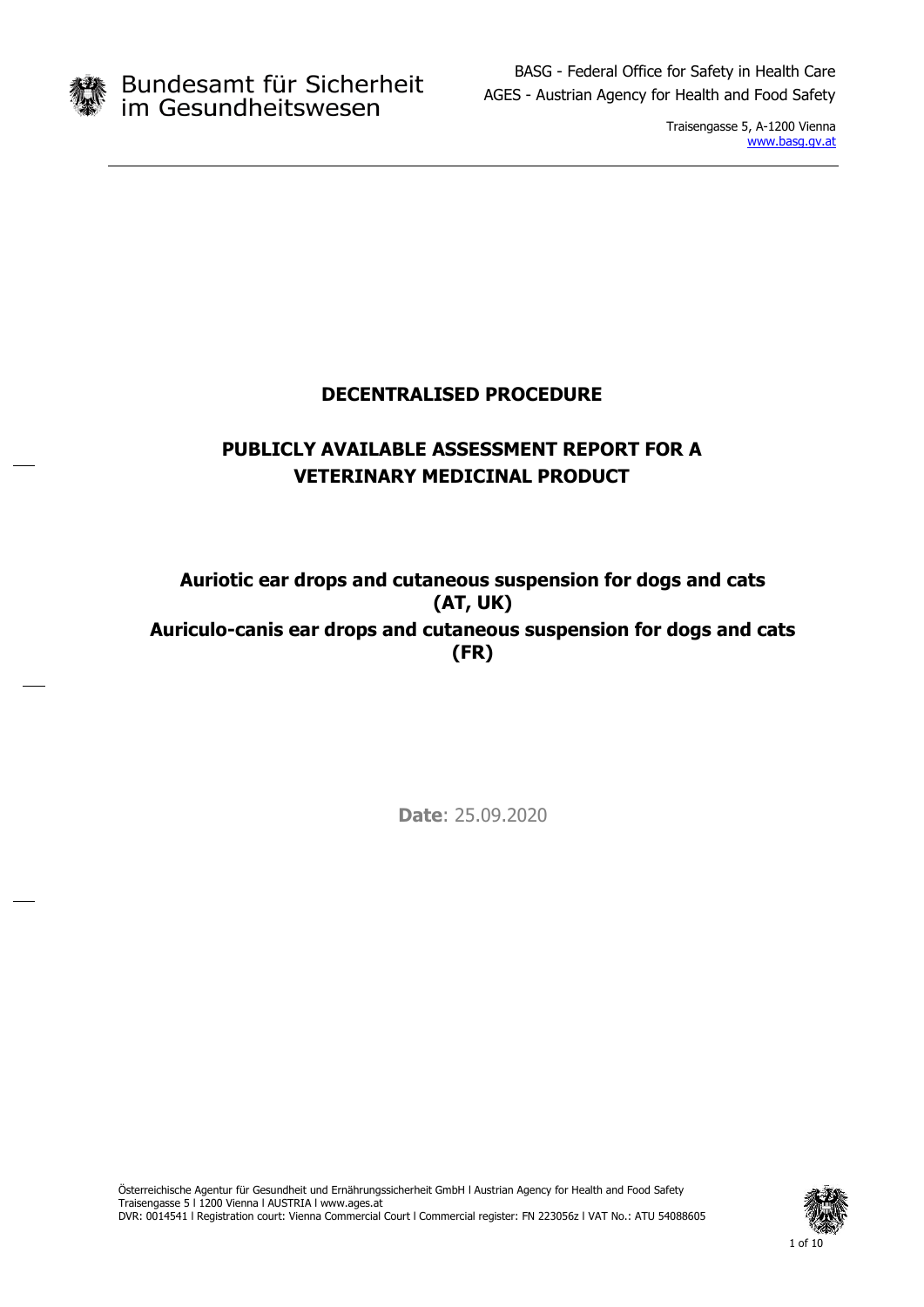**Modules 1-3 reflect the scientific discussion for the approval of Auriotic ear drops and cutaneous suspension for dogs and cats. The procedure was finalised on 27.07.2020. For information on changes after this date please refer to module 4.**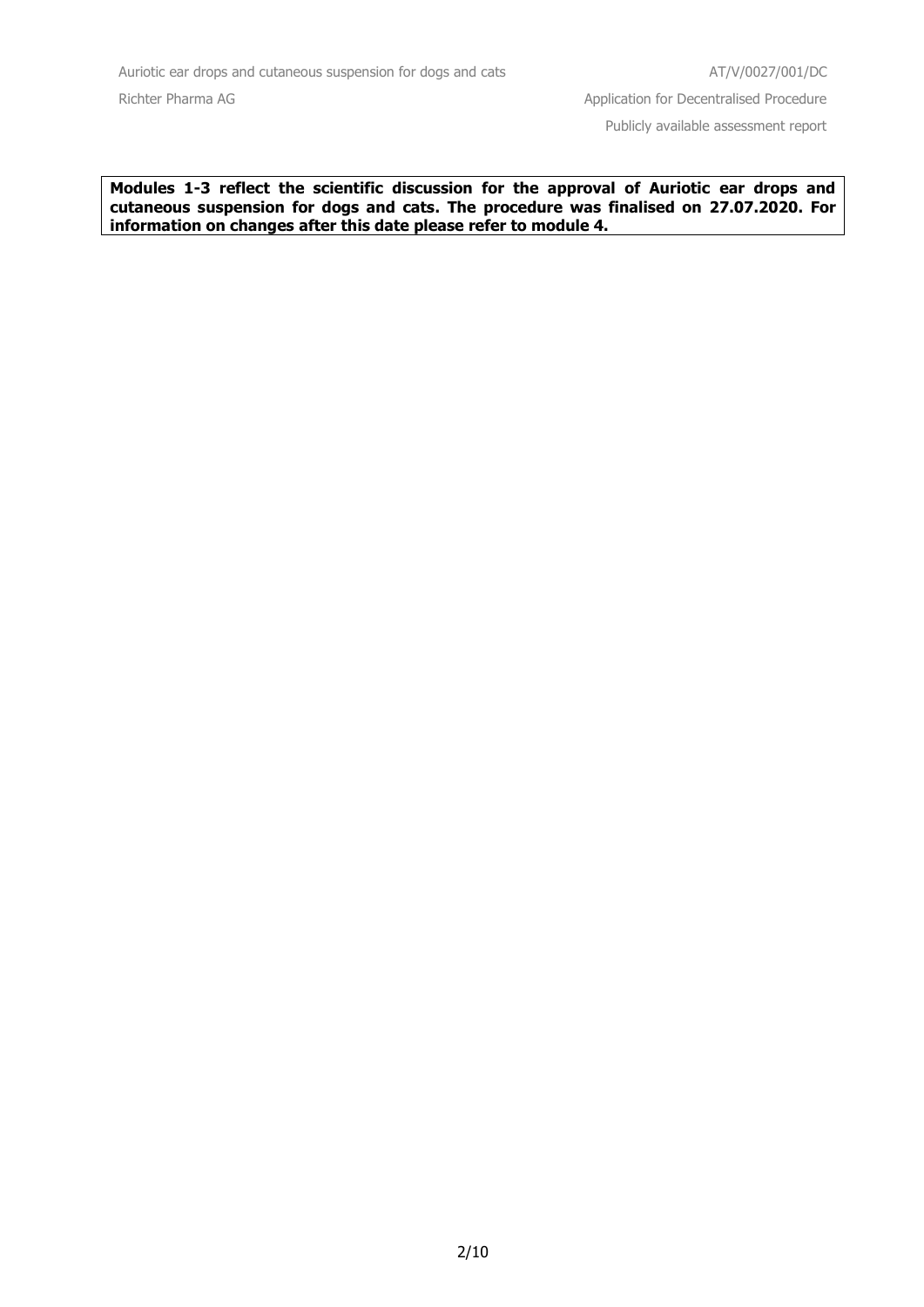## **PRODUCT SUMMARY**

| EU procedure number                    | AT/V/0027/001/DC                                                                                                                                                                                               |  |
|----------------------------------------|----------------------------------------------------------------------------------------------------------------------------------------------------------------------------------------------------------------|--|
| Name, strength and pharmaceutical form | Auriotic, 23.0 mg/ml, 5.0 mg/ml, 0.5293 mg/ml, ear drops<br>and cutaneous suspension                                                                                                                           |  |
| Applicant                              | Richter Pharma AG<br>Feldgasse 19<br>4600 Wels<br>Austria                                                                                                                                                      |  |
| Active substances                      | Miconazole nitrate<br>Prednisolone acetate<br>Polymyxin B sulfate                                                                                                                                              |  |
| ATCvet code                            | QS02CA01                                                                                                                                                                                                       |  |
| Target species                         | Dogs and cats                                                                                                                                                                                                  |  |
| Indications for use                    | For the treatment of otitis externa and small localised<br>superficial skin infections in dogs and cats caused by<br>infections with the following miconazole and polymyxin B<br>sensitive bacteria and fungi: |  |
|                                        | Gram-positive bacteria                                                                                                                                                                                         |  |
|                                        | Staphylococcus spp.                                                                                                                                                                                            |  |
|                                        | Streptococcus spp.                                                                                                                                                                                             |  |
|                                        | Gram-negative bacteria                                                                                                                                                                                         |  |
|                                        | Pseudomonas spp.                                                                                                                                                                                               |  |
|                                        | Escherichia coli                                                                                                                                                                                               |  |
|                                        | Fungi                                                                                                                                                                                                          |  |
|                                        | Malassezia pachydermatis                                                                                                                                                                                       |  |
|                                        | Candida spp.                                                                                                                                                                                                   |  |
|                                        | Microsporum spp.                                                                                                                                                                                               |  |
|                                        | Trichophyton spp.                                                                                                                                                                                              |  |
|                                        | Treatment of Otodectes cynotis (ear mites) infestations<br>where there is concurrent infection with miconazole and<br>polymyxin B sensitive pathogens.                                                         |  |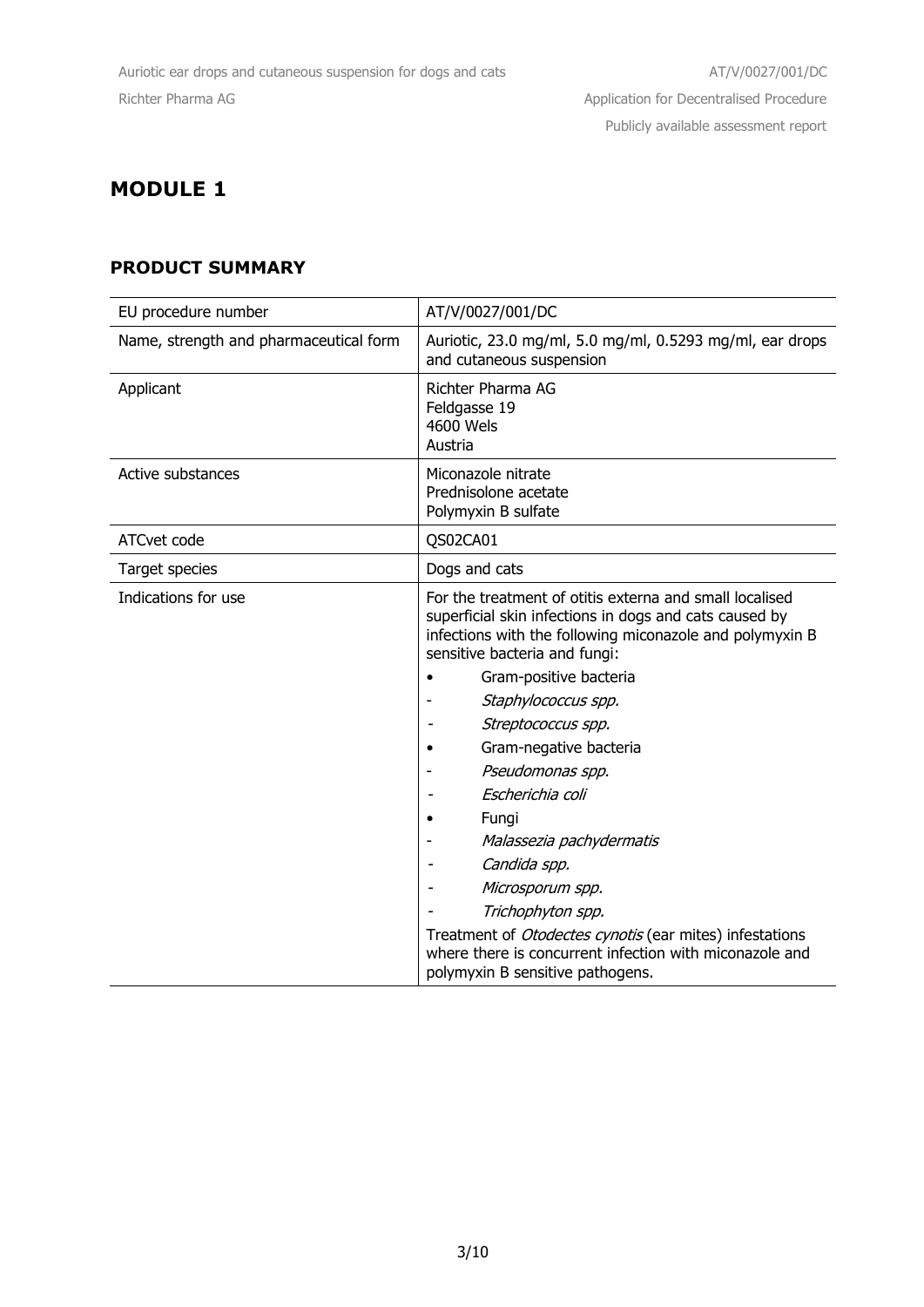The Summary of Product Characteristics (SPC) for this product is available on the Heads of Veterinary Medicines Agencies website [\(http://www.HMA.eu\)](http://www.hma.eu/).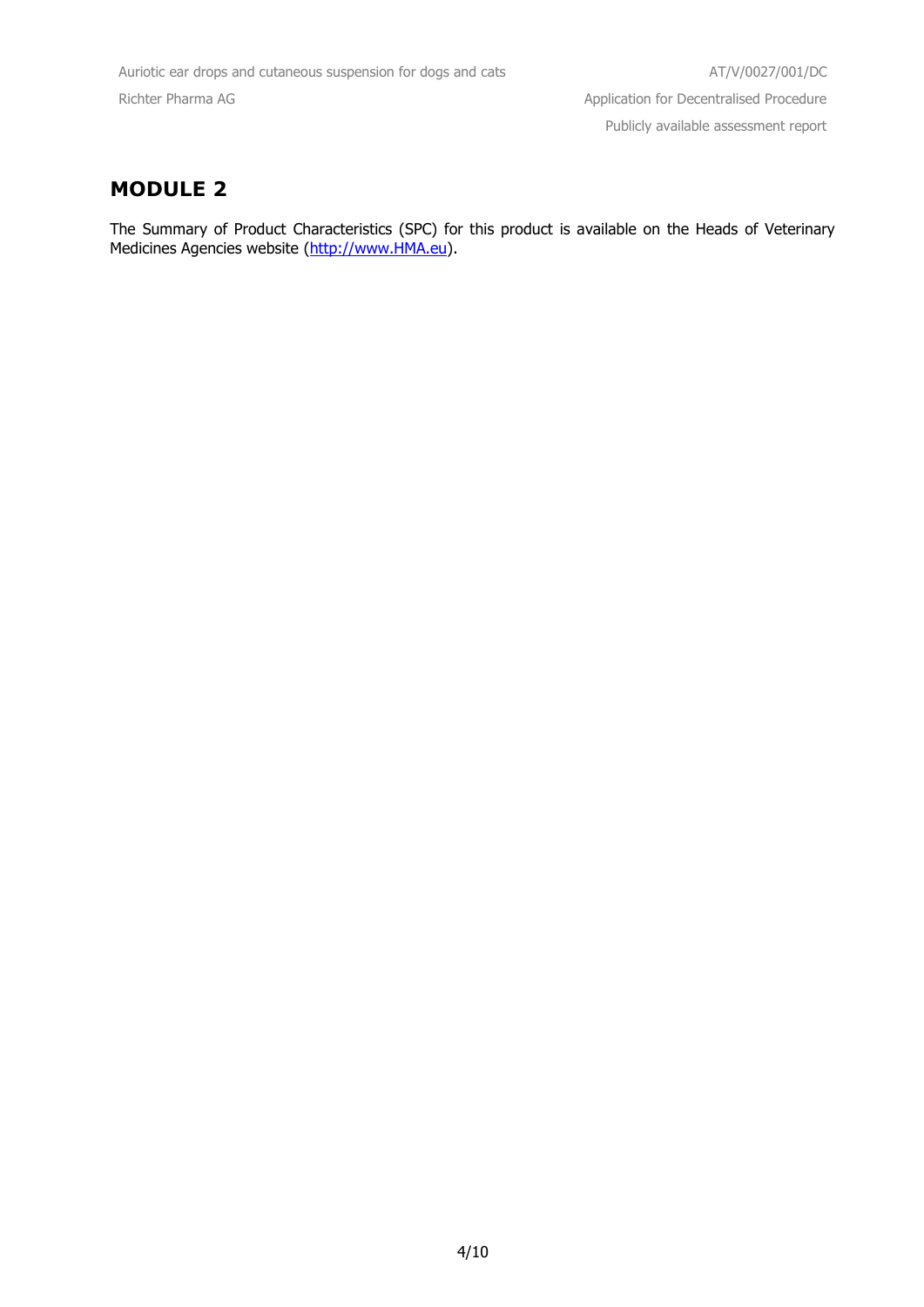### **PUBLIC ASSESSMENT REPORT**

| Legal basis of original application                           | Generic application in accordance with Article<br>13(1) of Directive 2001/82/EC as amended                          |
|---------------------------------------------------------------|---------------------------------------------------------------------------------------------------------------------|
| Reference medicinal product                                   | Surolan 5,0 mg/0,5293 mg/23,0 mg/ml,<br>Ohrentropfen, Suspension zur Anwendung auf der<br>Haut für Hunde und Katzen |
| Date of completion of the original decentralised<br>procedure | 27.07.2020                                                                                                          |
| Concerned Member States for original procedure                | FR, UK                                                                                                              |

### **I. SCIENTIFIC OVERVIEW**

Auriotic ear drops and cutaneous suspension was a decentralised application in accordance with Article 13(1) of Directive No 2001/82/EC as amended (a generic application) with AT as Reference Member State and end of procedure was on 27<sup>th</sup> July 2020. Concerned member states were FR and UK. The reference product was first authorised in Austria on 22<sup>th</sup> December 1978 on the basis of a full application.

Further, for the sake of completeness, it should be mentioned that Auriotic is a duplicate application to Mitex ear drops and cutaneous suspension for dogs and cats (AT/V/0014/001/DC).

The indication is for the treatment of otitis externa and small localised superficial skin infections in dogs and cats caused by infections with miconazole and polymyxin B sensitive bacteria and fungi and for treatment of Otodectes cynotis infestations where there is concurrent infection with miconazole and polymyxin B sensitive pathogens. The product is intended for auricular and cutaneous use.

The product is produced and controlled using validated methods and tests, which ensure the consistency of the product released on the market.

It has been shown that the product can be safely used in the target species; the slight reactions observed are indicated in the SPC.

The product is safe for the user and for the environment, when used as recommended. Suitable warnings and precautions are indicated in the SPC.

The efficacy of the product was demonstrated according to the claims made in the SPC.

The overall risk/benefit analysis is in favour of granting a marketing authorisation.

The applicant has provided a detailed description of the pharmacovigilance system, which fulfils the requirements of Directive 2001/82/EC, as amended. Based on the information provided the applicant has the services of a qualified person responsible for pharmacovigilance and the necessary means for the notification of any adverse reaction occurring either in the Community or in a third country.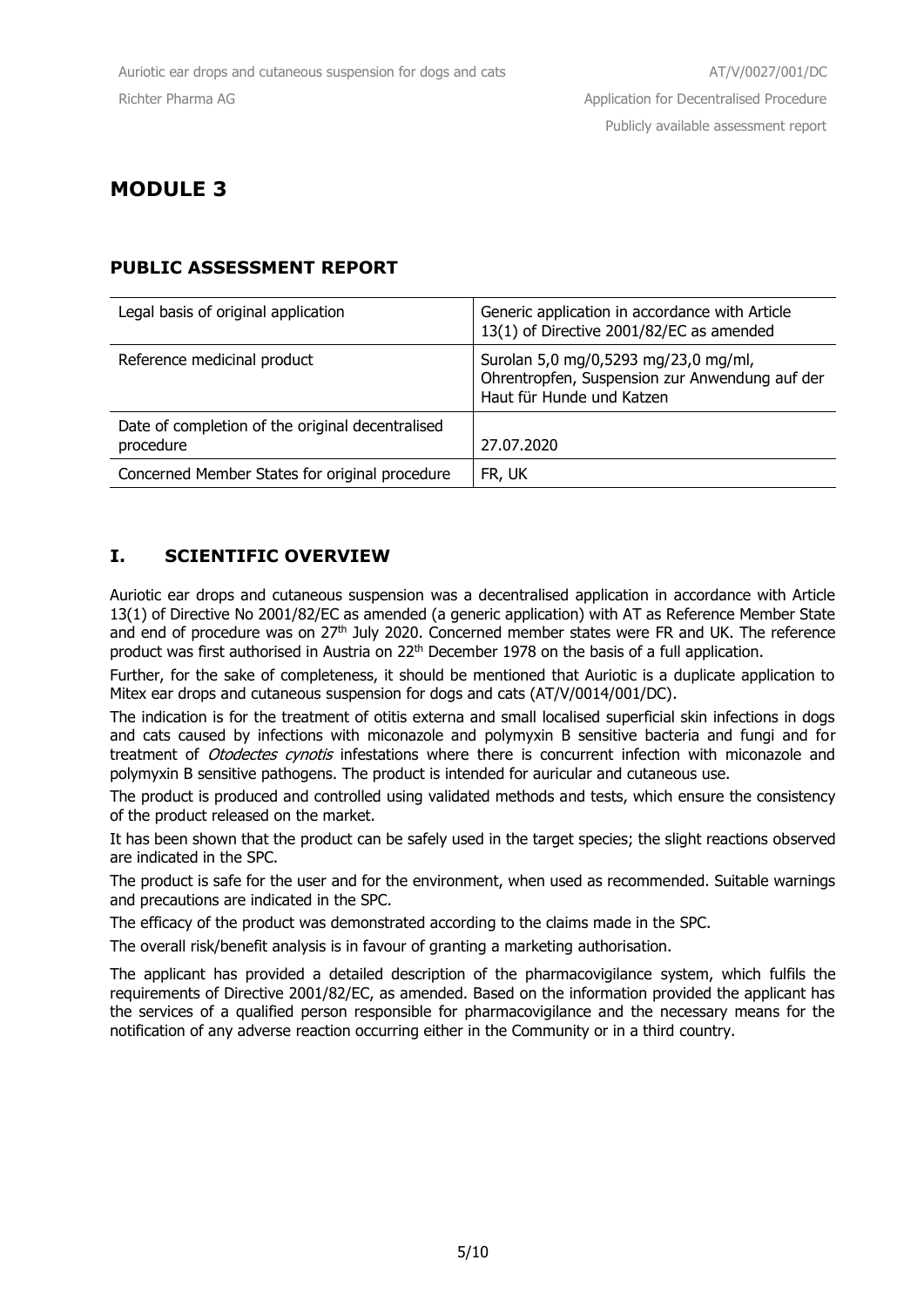## **II. QUALITY ASPECTS**

## *A. Qualitative and quantitative particulars*

The product contains:

#### **Active substances:**

Miconazole nitrate 23.0 mg (equivalent to 19.98 mg miconazole) Prednisolone acetate 5.0 mg (equivalent to 4.48 mg prednisolone)

Polymyxin B sulfate 0.5293 mg (equivalent to 5500 IU polymyxin B sulfate)

#### **Excipients:**

Silica, colloidal anhydrous

Paraffin liquid

The container is a dropper container of white, opaque LDPE with white, opaque HDPE screw cap in a cardboard box.

The product is an established pharmaceutical form and its development is adequately described in accordance with the relevant European guidelines.

## *B. Method of Preparation of the Product*

The product is manufactured fully in accordance with the principles of good manufacturing practice at a licensed manufacturing site.

The product is manufactured in accordance with the European Pharmacopoeia and relevant European guidelines.

## *C. Control of Starting Materials*

The active substances are Miconazole nitrate, Prednisolone acetate and Polymyxin B sulfate, established substances described in the European Pharmacopoeia. The active substances are manufactured in accordance with the principles of good manufacturing practice.

The active substance specifications are considered adequate to control the quality of the materials. Batch analytical data demonstrating compliance with these specifications have been provided.

Scientific data and/or certificates of suitability issued by the EDQM have been provided. All excipients are described in the current Ph. Eur. The ingredients and the production process of Auriotic 5,0 mg/0,5293 mg/23,0 mg/ml suspension have been checked for BSE/TSE safety. No ingredient was identified as substance of bovine, ovine or caprine origin. For this reason, there is no risk of transmission of spongiform encephalopathy (according to BSE/TSE Ph. Eur. Monograph) from the pharmaceutical use of this product.

## *D. Control on intermediate products* (pharmaceuticals)

Not applicable.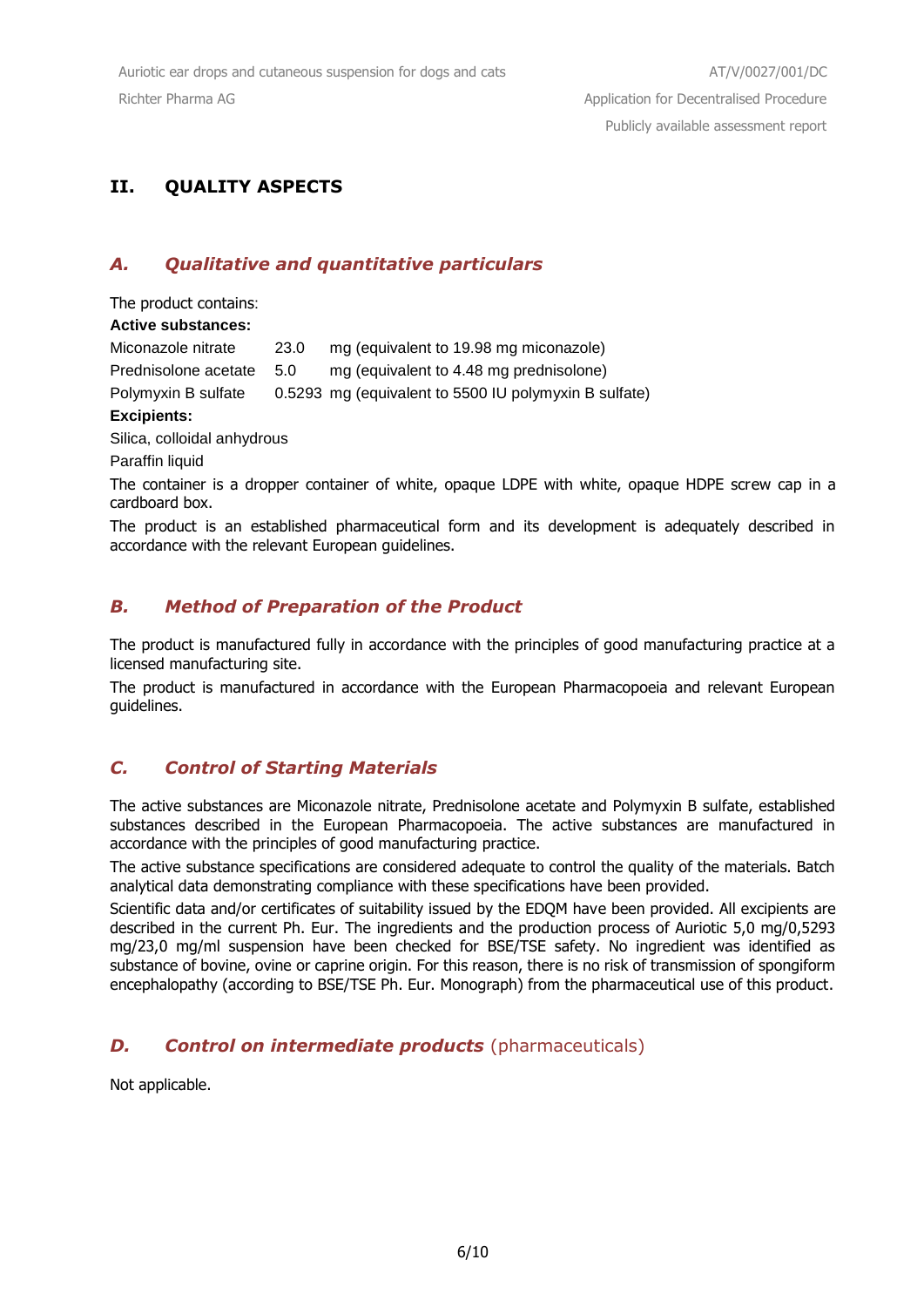## *E. Control Tests on the Finished Product*

The finished product specification controls the relevant parameters for the pharmaceutical form. The tests in the specification, and their limits, have been justified and are considered appropriate to adequately control the quality of the product.

Satisfactory validation data for the analytical methods have been provided.

Batch analytical data from the proposed production site have been provided demonstrating compliance with the specification.

### *F. Stability*

Stability data on the active substances have been provided in accordance with applicable European guidelines, demonstrating the stability of the active substance when stored under the approved conditions.

Stability data on the finished product have been provided in accordance with applicable European guidelines, demonstrating the stability of the product throughout its shelf life when stored under the approved conditions.

An in-use stability of 3 months if stored below 25 °C is supported.

#### *G. Other Information*

Shelf life of the veterinary medicinal product as packaged for sale: 2 years Shelf life after first opening the immediate packaging: 3 months

### **III. SAFETY AND RESIDUES ASSESSMENT (PHARMACO-TOXICOLOGICAL)**

#### *III.A Safety Testing*

#### **Pharmacological Studies**

Since the application is made in accordance with Article 13(1) of Directive 2001/82/EC, as amended, for a generic veterinary medicinal product, data on pharmacodynamics and pharmacokinetics are not required. The data submitted are in accordance with the requirements of the applicable European bioequivalence guideline.

#### **Toxicological Studies**

Since the application was made in accordance with Article 13(1) of Directive 2001/82/EC, as amended, for a generic veterinary medicinal product, this information is not required.

#### **User Safety**

The applicant has provided a complete User Safety Risk Assessment in accordance with the Guideline on user safety for pharmaceutical veterinary medicinal products (EMA/CVMP/543/03-Rev.1). The user safety warnings in the SPC are considered satisfactory.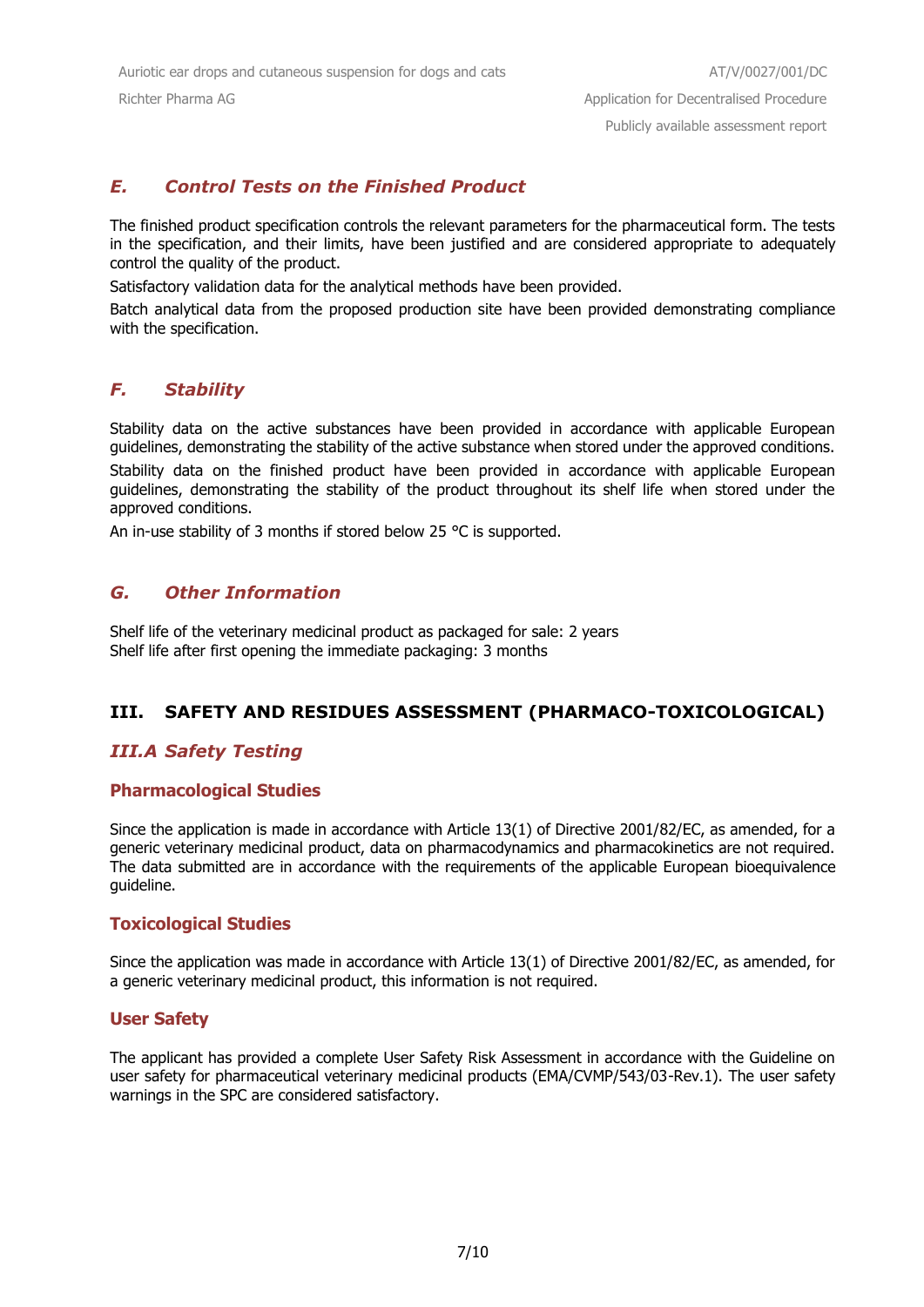#### **Environmental Risk Assessment**

An environmental risk assessment according to VICH GL 6, Guideline on Environmental Impact Assessment (EIAs) for Veterinary Medicinal Products – Phase I (CVMP/VICH/592/98-FINAL) was provided by the applicant. The assessment stops at question 3 of the decision tree since the product will be used only in non-food producing animal species, i.e. cats and dogs. Therefore, an environmental risk assessment under Phase II following the VICH Topic GL38 (Ecotoxicity Phase II) is not necessary. Since the product is intended for use in cats and dogs the exposure of the environment to the product will be very limited. The product does not pose a risk to the environment when used as recommended.

## **IV. CLINICAL ASSESSMENT (EFFICACY)**

Since the application is made in accordance with Article 13(1) of Directive 2001/82/EC, as amended, for a generic veterinary medicinal product, this information is not required as it has already been presented for the reference product.

## **IV.A Pre-Clinical Studies**

### **Pharmacology**

As this is a generic application according to Article 13, and bioequivalence with the reference product has been demonstrated, pharmacodynamic and pharmacokinetic studies are not required.

### **Tolerance in the Target Species of Animals**

As this is a generic application according to Article 13, and bioequivalence with the reference product has been demonstrated, tolerance studies are not required.

#### **Resistance**

The information provided suggests that the intended target bacterial species are susceptible. Adequate warnings and precautions appear on the product literature.

### **IV.B Clinical Studies**

Since the application is made in accordance with Article 13 (1) of Directive 2001/82/EC as amended by Directive 2004/28/EC, on the basis of being a generic of a reference medicinal product, data on clinical efficacy are not required.

#### **Laboratory Trials**

As this is a generic application according to Article 13, and bioequivalence with the reference product has been demonstrated, laboratory studies are not required as they have already been presented for the reference product.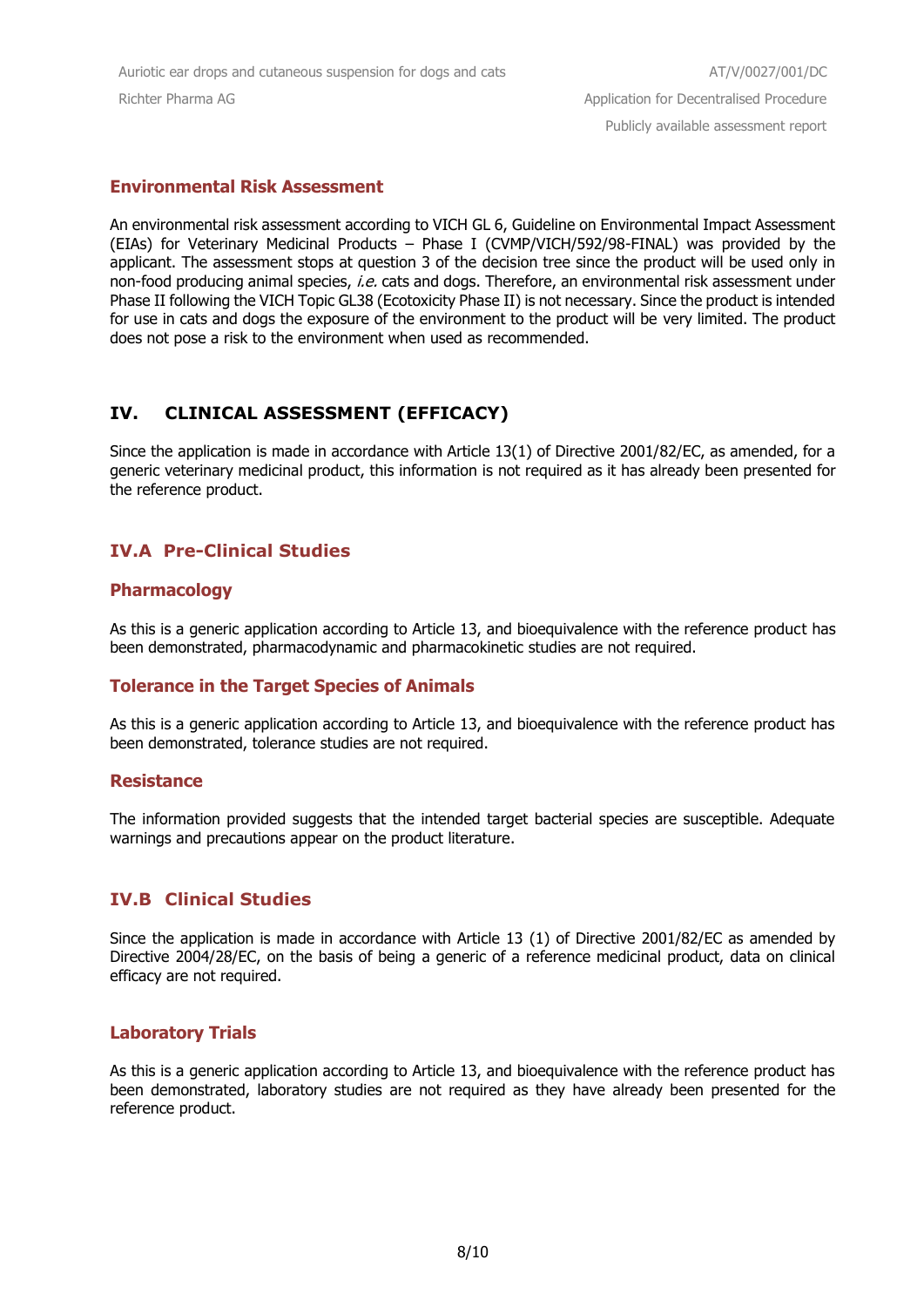### **Field Trials**

The applicant has provided bibliographical data which show that the product is efficacious when used according to the SPC.

#### **V . OVERALL CONCLUSION AND BENEFIT– RISK ASSESSMENT**

The data submitted in the dossier demonstrate that when the product is used in accordance with the Summary of Product Characteristics, the risk benefit profile for the target species is favourable and the quality and safety of the product for humans and the environment is acceptable.